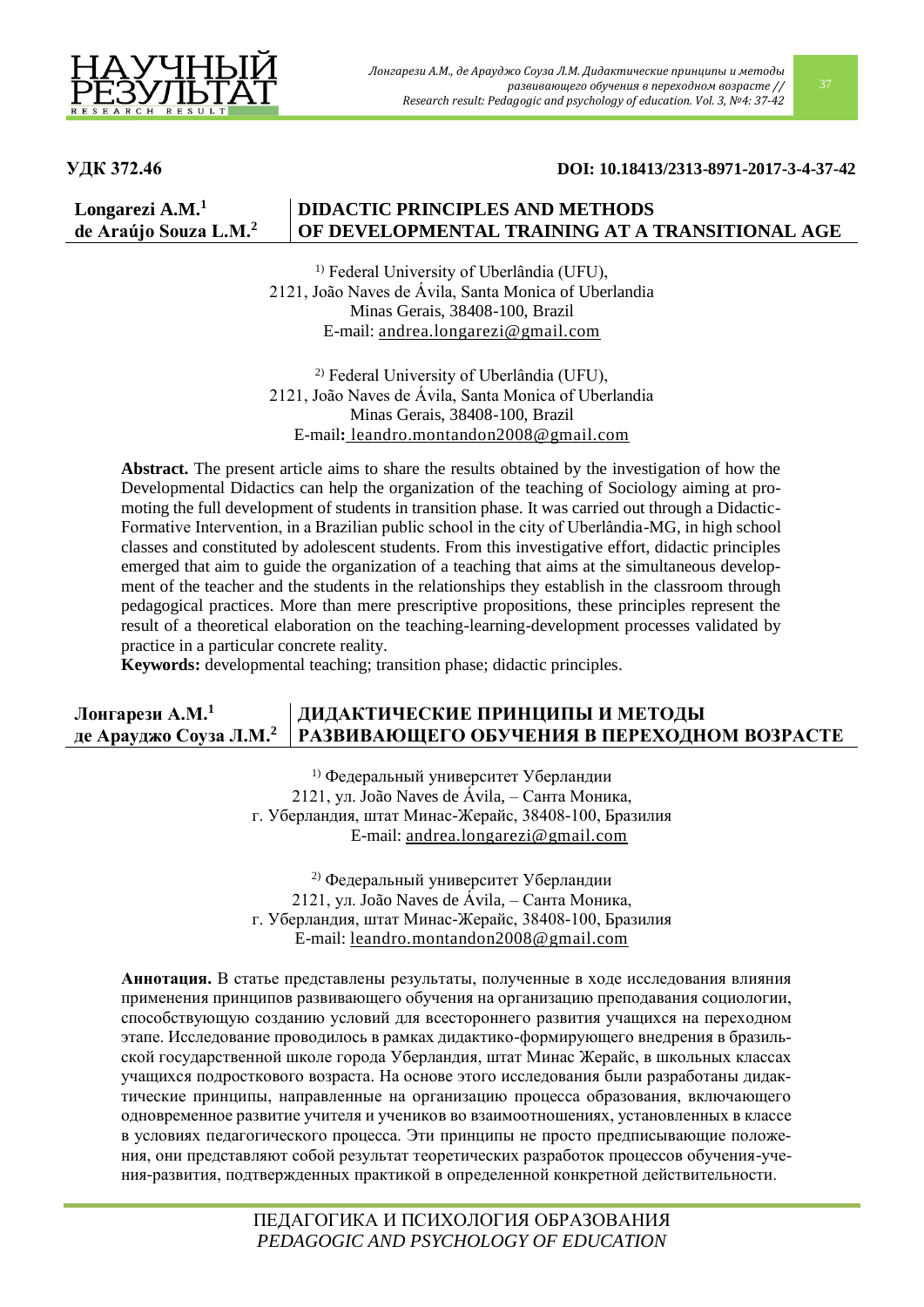**Ключевые слова**: развивающее обучение; переходный возраст; дидактические принципы.

Several researches in the educational context of Brazil have already pointed out that teachers in the country look forward to teaching methodologies and practices that are capable enough of sustaining them through the challenges in the classroom [1; 2; 3; 7; 8; 9]. This article shares the results of a number of researches of Didactic-Formative Intervention [10] that were outlined in accordance with the Cultural Historical Theory and the Developmental Education. The context was Brazilian High School and its adolescents, i.e. transitional age youths.

The systematic study sought to identify which developmental processes are most likely and adequate for the transitional stage. Subsequently, as a possible synthesis, propositions of teaching organization were established and materialized in the form of principles and didactic actions that serve as guidelines for the teaching practice.

## *1 Didactic principles that guide the Developmental Education*

Although an extensive number of authors [4; 5; 6] have already schematized didactic principles from the perspective of the Cultural Historical Theory, it is worth mentioning that, in the context of this article, the propositions consist in the formulation of feasible principles for High School in Brazilian public schools. Thus, they are situated both historically and socially. According to the literature, there are four principles that guide the didactic action in the allotted conjuncture: 1. the class seen as a process of forming concepts; 2. teaching as an activity that promotes crisis; 3. the teaching practice and its capability of forming new interests; 4. teaching in order to develop the intellectual abilities of an awareness of itself.

## *1.1 The class seen as a process of forming concepts*

The formation of concepts and the conceptual thinking must be established as primary goals of teaching practices and the professor's teaching activities. The transitional period offers unique conditions for the development of thought during adolescence. The formation of concepts is central to

the revolutionary transformations that occur to an adolescent's superior psychic abilities. Besides finding in adolescence a favorable stage for development, they are capable of transforming the psychic structure and of subordinating the psychological functions that are elementary to the intellect [15]. Being the first principle and teaching goal, the formation of concepts crosses all other principles and systematized didactic guiding actions. In addition, all other principles are connected to this one and find in it its feasibility.

The formation of concepts and the subsequent development of theoretical thinking stand for the establishment of superior abilities of perceiving reality. Those new abilities transform the psychic structure. Furthermore, they are responsible for enabling the student to assign sense for the reality he/she observes and in which he/she is inserted, by appropriation of the concept's meanings.

The ability that must be developed in order to motivate teaching practice, in what concerns theoretical thinking, relies on the formation of concepts. A similar process occurs in the child when the verbal thinking finds in the formation of the word meaning a fundamental condition [15; 16; 17]. In other words, the ability to analyze, understand and intervene in reality holds scientific concepts as its instruments, and this is why the occurrence of one is closely linked to another. Such ability is contingent on the theoretical thought.

As theoretical instruments that represent the results of human work, concepts are essentially social. They are the outcome of a long historical process that has enabled the formation of its most diverse types in each historical moment [14]. Their appropriation enriches the social experience of subjects, especially students, and this movement amplifies the meanings that attribute sense to their reality.

In investigating children's development, Vygotsky [16, p. 236] expressed that concepts are not formed by copying the characteristics and elements of the external reality to the interior of the subject's mind. On the contrary, they are the result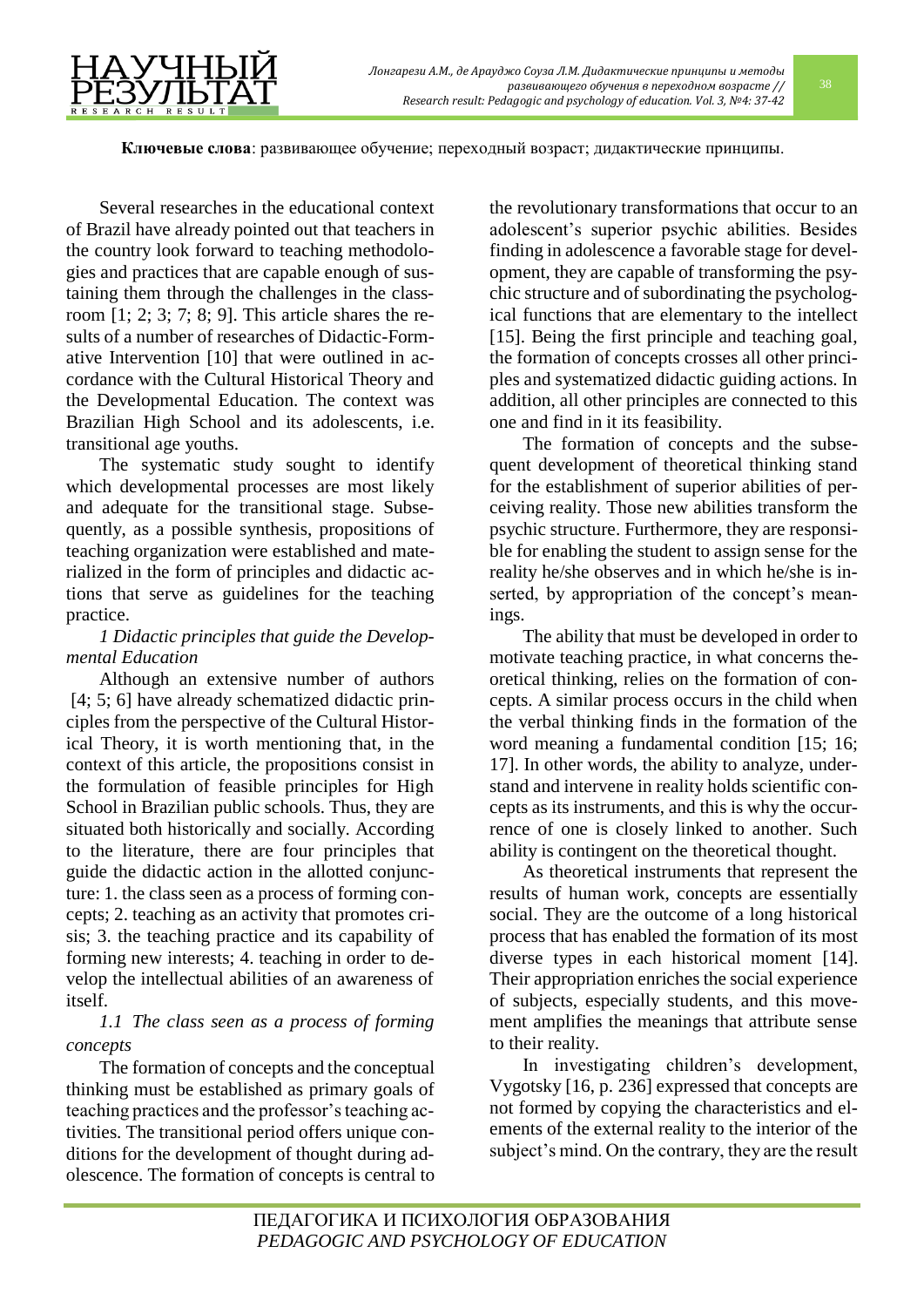of a "long and complex process in the evolution of children's thought", being essentially social.

According to these findings, every set of principles and didactic actions systematized herein, aims to establish the class principle as a formative process of the concepts. Every environment and didactic actions are organized with this goal.

*1.2 Teaching as an activity that promotes crisis*

Every period of human development is marked by some process of crisis. The adolescence stands out for its collection of relevant crises and the intensity of the development processes that are in action in this period [15; 16]. The threshold experience of crisis is also the experience of recognition that a subject has concerning the limits to his/hers ability in providing solution to problems and challenges. Furthermore, the crisis is a development factor because it represents a problem with a solution located in a superior level in relation to the knowledge already acquired and the abilities previously developed by the subject. Thus, to solve a crisis implies to reach a set of new knowledge and abilities, namely, to transform potential knowledge and abilities into real ones.

Crisis is a distinct element that enables development and promotes the necessary reasons and interests for confrontation. Solving a crisis by means of appropriation of new cognitive-social content and also by elaboration/transformation of mechanisms of conduct is a sign of development [15; 16].

# *1.3 The teaching practice and its capability of forming new interests*

The fundamental fuel for every development process lies in the subject's inherent reasons and interests. This means that there can be no ongoing development process without having, in its basis, the outbreak of new interests and/or the reorganization of old ones [15]. In order to reach a potential learning and develop, one relies deeply on the existence of some kind of interest [15]. Therefore, a phenomenon that marks the transitional period is the internalization of new interests. This is based upon the need of confrontation with a new pattern of social relationship the adolescent experiments in this stage.

In other words, it is fitting that the teacher considers setting up an environment that offers the means for expanding and developing students' interests. The increased participation in social situations is dialectically related to the development of conceptual thinking, resulting in the expansion of the adolescent's interest for something beyond his/her immediate experience. This condition is positively transformed in an environment that supports good learning processes and that enables the development of new abilities and interests.

The use of problematization stands out as a remarkable didactic instrument. In this third proposition, problematization holds its importance as long as it can be used as a motivational tool. Problem situations are created and organized by the teacher, and they offer the student an external method of internalizing and developing interest for the study and the appropriation of school knowledge. Problematizations must be organized in a way so as to make sure that students are capable of providing an adequate solution to challenges, by applying scientific and school knowledge.

# *1.4 Teaching in order to develop the intellectual abilities of an awareness of itself*

The development of consciousness as a superior psychological function has a social origin, linked to the development of perception, the formation of concepts and the conceptual thinking [15; 16; 17].

Vygotsky [9; 10] demonstrates that socialized language has a fundamental participation in the organization and formation of thought [15]. By socializing their internal language, children simultaneously take conscience of their own thought and start to form verbal thinking. Afterwards, in the transitional stage, verbalized thinking plays a decisive role in developing logical thinking, by converting concrete reality to an object of knowledge. It must be noted that in both moments the process of consciousness development is intimately connected to the elaboration of thought in language.

Every didactic strategy designed to require from the student the appropriation of knowledge from the verbal application of meanings and senses elaborated in the classroom enables the realization of thought. The development of intellectual abilities of an awareness of itself can only occur if the student recognizes the cultural heritage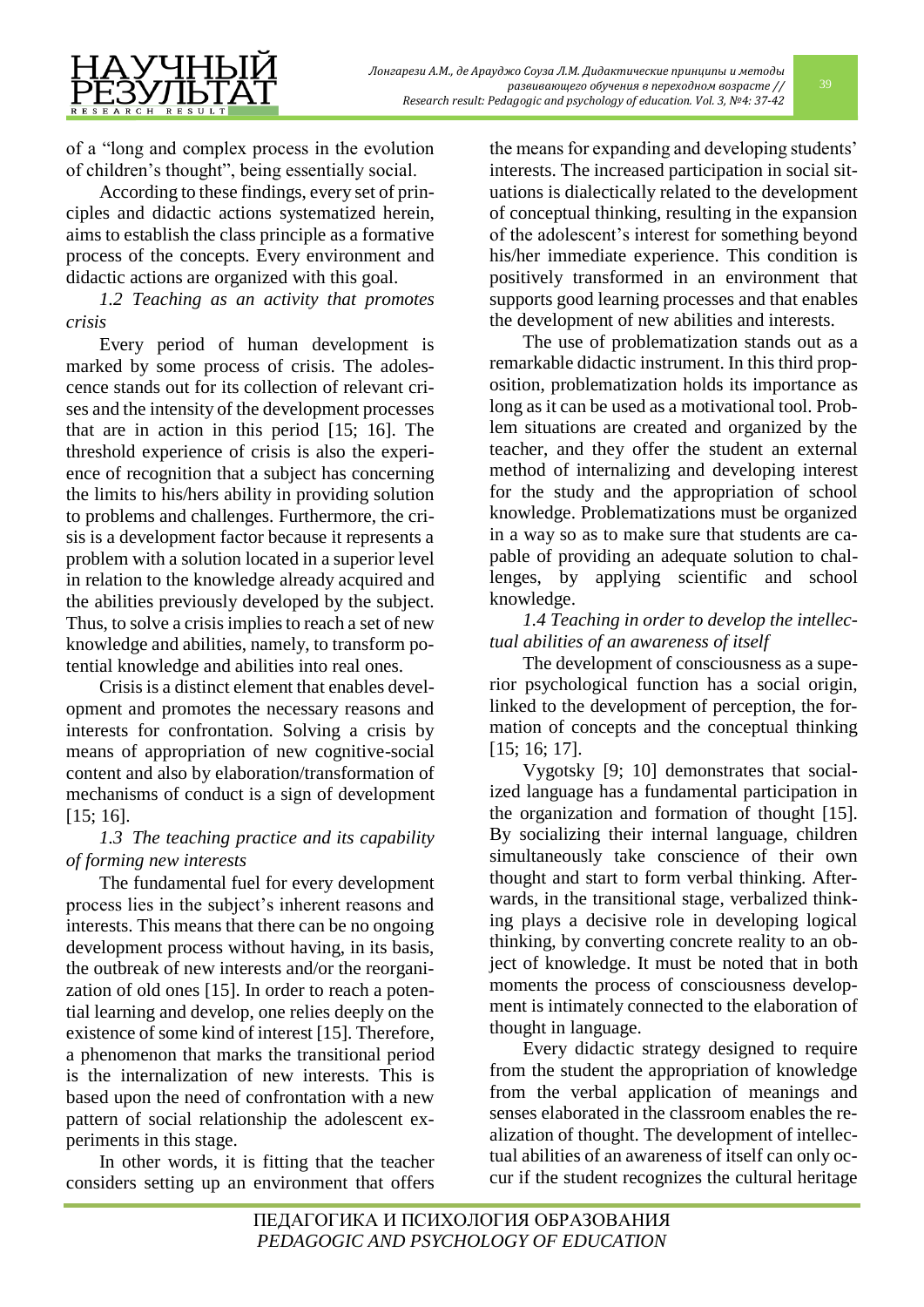

of his/her society and participates in its expression, by appropriation. The verbal elaboration of these meanings and senses is a safe way for appropriation.

# *2 Didactic actions serving as guidelines for the Developmental Education*

The systematization of didactic principles has also permitted the systematization of five didactic actions that integrate them: 1. diagnosis as starting point and process of teaching-learning-development, 2. problematization as a generator of contradiction: propelling crisis and the emergence of interests, and being the driving force for the formation of concepts, 3. collective activity, 4. the patent consciousness in the intentional use of conceptual meanings and 5. generalization as an objectification of the concept for itself.

## *2.1 Diagnosis as starting point and process of teaching-learning-development*

As long as the teacher recognizes the set of real and potential abilities of his/her students, it becomes possible the intentional planning of teaching activities that will offer the best conditions for the learning to occur, enabling development. The abilities that comprise the Zone of Proximal and Real Development are not immediately evident and are continuously moving and transforming. From the initial diagnosis the teacher is able to recognize the knowledge and abilities already mastered by the students, and then plan the teaching activities. Then, with continuous diagnosis, the teacher can enhance the possibilities of potential abilities and knowledge becoming real ones.

Problematization is a strategy that enables continuous diagnosis both in the form of adequate questions (idem) and problem situations [11]. It is the teacher's duty to permanently evaluate changes in interests and patterns in students, since these alterations are a sign of developmental processes in action [15].

*2.2 Problematization as a generator of contradiction: propelling crisis and the emergence of interests, and being the driving force for the formation of concepts*

Vygotsky [16] elucidates how adolescence is a period of "crisis and thought maturation". A typical feature of the transitional period is the establishment of new patterns of social relationships

and needs, when old abilities developed during childhood prove no longer to be enough, and to fulfill the demands of this new context. This tense contradiction raises crisis, which for its turn generates great possibilities for the occurrence of developmental processes.

The recognition of the crisis' potential for development plays a key role for the conception of teaching practices. These are understood as processes intentionally planned to provoke critical situations. Teaching issues, a feature of the problematization strategy [11; 12], are devised in order to demand a command of knowledge and abilities more sophisticated than the one the student carries in a given moment. This generates motivation in learning a new content and favors the development of the theoretical thinking. Problematizations act in the abilities circumscribed in the students' Zone of Proximal Development (ZPD), highlighting the importance for continuous diagnosis, strategy previously described in this article.

*2.3 Collective activity*

The strategy of collective activity is a transformative element in the transitional age, and there are especially two reasons for this. First, because it takes advantage of the interests that are already present in students, i.e. to be in close contact with its peers, by bringing them closer to the aims of education and the teaching practice. This enables the teacher to bring up students' interests while instigating them to participate in activities, habits and knowledge acquisition [15]. The second reason makes reference to the relevance of collective activities in formation processes of feelings, qualities and values [12].

Collective activities comprise opportunities of being in action and relation to the historical and cultural elements that must be internalized. This appropriation allows the formation of the conceptual thinking and, by doing so, transforms the psychic structure of the subject, while modifying old interests and establishing new standards of conduct [15; 16; 18; 19]. When mingled to the whole of the teaching practice, collective activities represent a strategy that act as a driving force for processes of appropriation and development.

*2.4 The patent consciousness in the intentional use of conceptual meanings*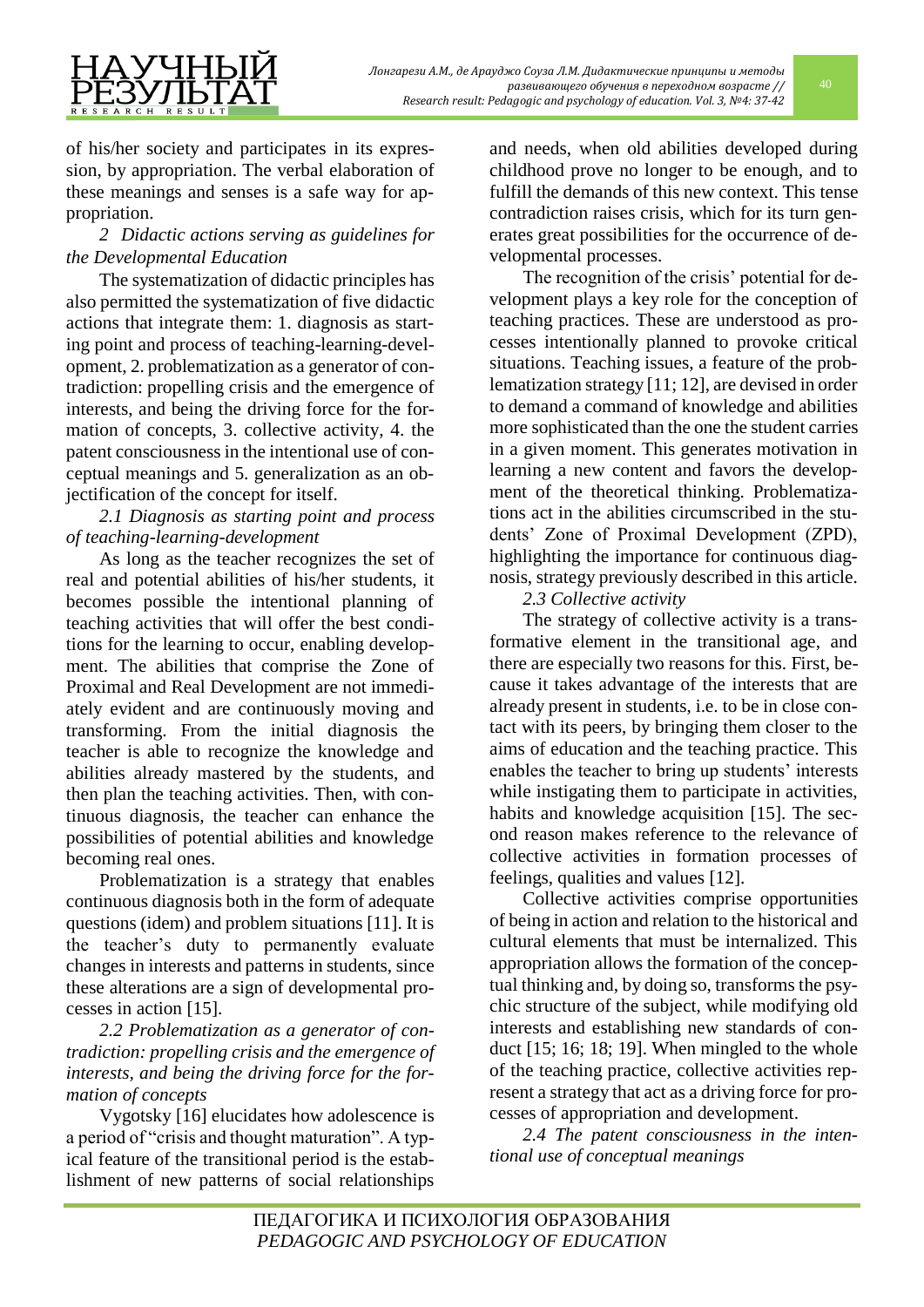Consciousness refers to the intentional use of appropriate conceptual meanings; namely, to make a transference "from the course of action to the language system, recreating it in the imagination in a way that is possible to express it in words" [16, p. 275]. Consciousness results from the dialectical relation between the activity elaborated in the concrete reality, the internalized elements and the establishment of personal senses. This process enables the capacity of intentional use of appropriate conceptual meanings.

Vygotsky [15] demonstrates that, in what concerns the process of internalization, the possibility of understanding meanings walks hand in hand with language, either in its social use as a means of communication or in its individual application as a mode of thinking. Thus, the socialization of thought by language becomes "the decisive factor for the development of logical thinking in the transitional age" [15, p. 101]. Furthermore, the development of formation of concepts and of the conceptual thought becomes possible through the intentional use of the personal senses elaborated by study and the internalization of scientific and school knowledge.

*2.5 Generalization as an objectification of the concept for itself*

The concept modifies the complete thinking system of an adolescent by equipping him/her with tools of in-depth knowledge and reality comprehension, as well as tools for self-comprehension. This is achieved by showing the student the logical structures in action [15]. The concept can be characterized as a phenomenon of thought, particularly because it has a generalized meaning.

The student can develop the ability of intentional use by understanding his/her reality – that is, its generalization –, through the critical experience of recognition of his/her own limits, through facing problem situations and also through the awareness of concepts' meanings. The concept has already an existence by itself, independently of student's appropriation, but once it attains the superior ability of generalizing its meaning, it becomes an instrument of the student's thinking, achieving an existence for itself. By being able to generalize, the student extrapolates the limits of reproduction of a memorized meaning, becoming

able to understand his/her reality and also the phenomenon he observes, mediated by scientific concepts.

In general, these principles and didactic actions, although presented separately, constitute a set of practices that are deeply guided by the Cultural Historical Theory. They allow the successful establishment of a teacher's practice-theory unit with the aim of promoting students' learning and development.

*Информация о конфликте интересов:* авторы не имеют конфликта интересов для декларации.

*Conflicts of Interest:* authors have no conflict of interests to declare.

## **References**

1. Alvarado-Prada, L.E., Vieira, V.M. and Longarezi, A.M. (2012) Pós-graduação e pesquisas em formação de professores: 2003 a 2007. Revista Brasileira de Pós-graduação – RBPG, v. 9, n. 16,. 29- 55. Brazil.

2. Franco, P.L.J. (2009), Significado social e sentido pessoal da formação continuada de professores: o caso de Ituiutaba/MG. Dissertação Mestrado em Educação – Universidade de Uberaba, Uberaba, 231.

3. Gatti, B.A. Formação de professores no Brasil: características e problemas. Revista Educação e Sociedade*.* v.31, n. 113, 2010. Pp. 1355-1379.

4. Guseva, L.G., Sosnowski, A.N. (1997), "Russian education in transition: Trends at the primary level". *Canadian and International Education*. Russia, 26 (1), 14-31.<http://ir.lib.uwo.ca/cie-eci/vol26/iss1/3> (Date of access: 22 July 2017)

5. Guseva, L. and SoIomonovich, M. "Implementing the Zone of Proximal Development: From the Pedagogical Experiment to the Developmental Education System". *International Electronic Journal of Ele*mentary Education, Russia 9(4), 775-786, [http://www.iejee.com/index/dergi/31/iejee-volume-9](http://www.iejee.com/index/dergi/31/iejee-volume-9-issue-4) [issue-4](http://www.iejee.com/index/dergi/31/iejee-volume-9-issue-4) (Date of access: 24 August 2017)

6. Guseva, L.G. (2015), *Zankov psychologicalpedagogical system of developmental education as a conceptual basis of the activity approach in school education,* AETERNA, Ufa, Russia.

7. Longarezi, A.M. and Puentes, R.V. (2011), "Didática na pós-graduação: pesquisas e produções". Linhas Críticas (UnB), 17.